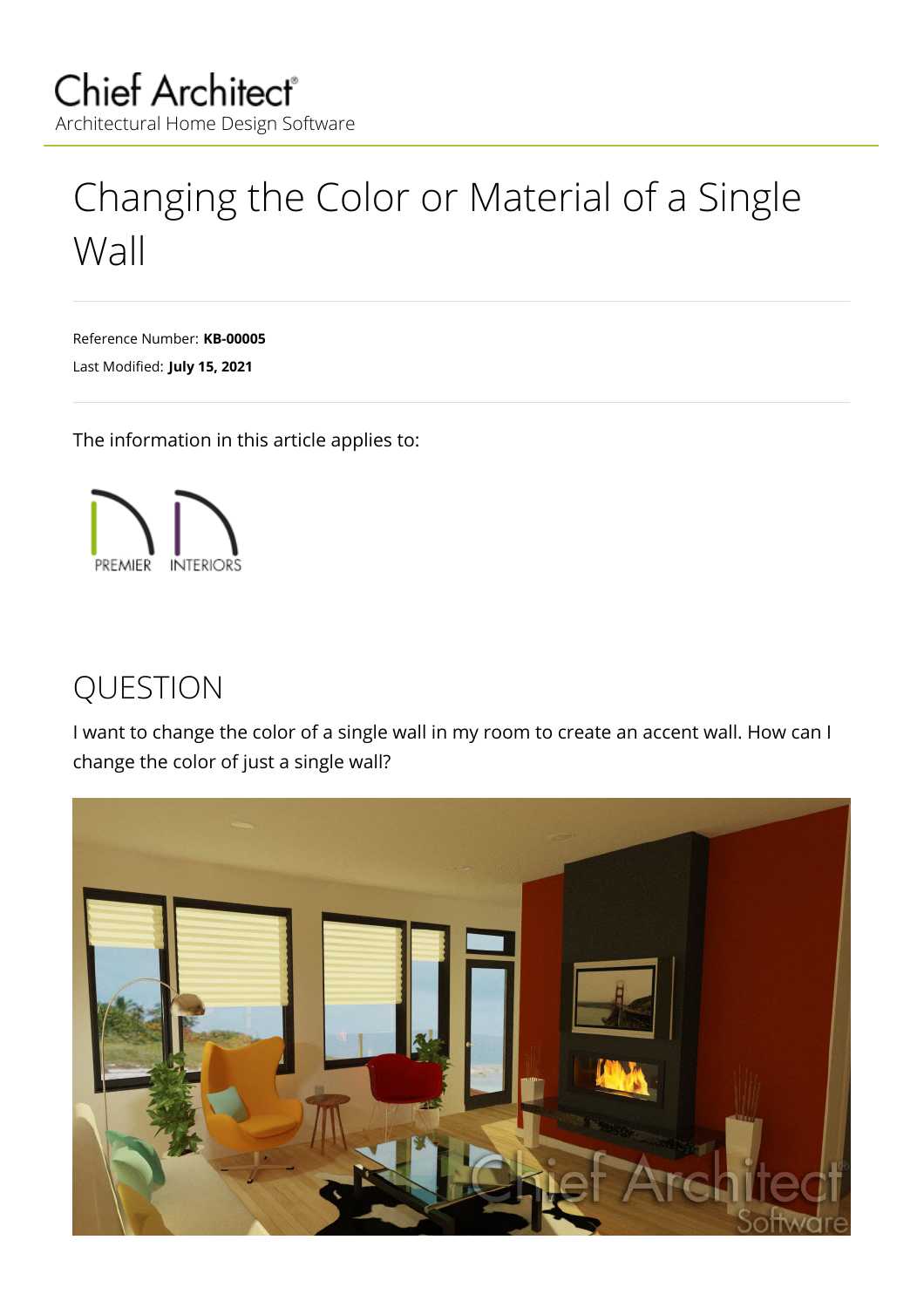### ANSWER

An individual wall's material can be adjusted using either the Wall Specification dialog or the Material Painter tool.

To change the material of a single wall using the Wall Specification dialog

- 1. Select the wall you'd like to change the material of, and then select the**Open Object**  $\blacksquare$ edit button.
- 2. In the **Wall Specification** dialog that appears, select theMATERIALS panel.



- Click on either the **Interior** or **Exterior Wall Surface** component, and click on the **Select Material** button.
- In the **Select Material** dialog, choose your desired material and then click **OK**.
- Click **OK** once again to close out of the Wall Specification dialog and to confirm the change.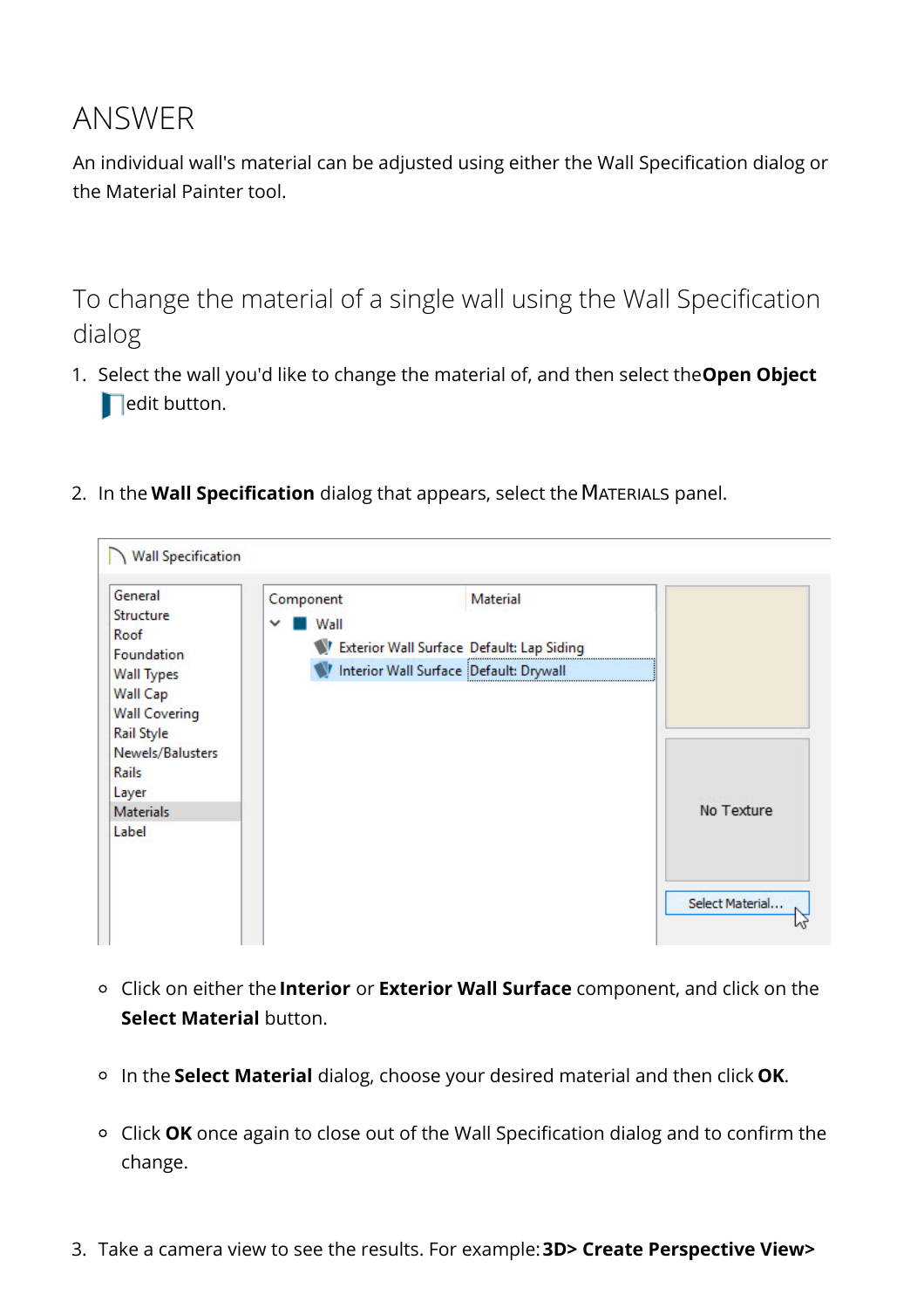**Perspective Floor Overview** .

To change the material of a single wall using the Material Painter

- 1. Select **View> Library Browser** the display the Library Browser.
- 2. Select **3D> Create Perspective View> Perspective Floor Overview** so that you can see the wall you wish to apply a material to.
- 3. Select **3D> Material Painter> Material Painter Component Mode** to make sure the material painter is currently using the component mode.

There are five Material Painter Modes. Each mode specifies how broadly or narrowly the selected material will be applied to surfaces in your plan. In addition to the Material Painter Modes, the Blend Colors With Materials option allows you to apply a solid color to a surface displaying a pattern or texture and blend the two. Please see the [Related](#page-0-0) Articles section below for more information on these tools.

- 4. In the Library Browser, search for the color or material you wish to apply to a single wall, select it, and then bring your cursor into the 3D view to see it has changed to the material painter  $\overline{B}$ .
- 5. Click on a wall to apply the selected color or material to that wall.

In some cases, such as when an exterior wall runs the length of several rooms, you may not want to change the material of the spanning wall, or you may want to apply different colors to several different sections of the same wall to create a striped effect. You can use Wall Breaks to accomplish both of these tasks.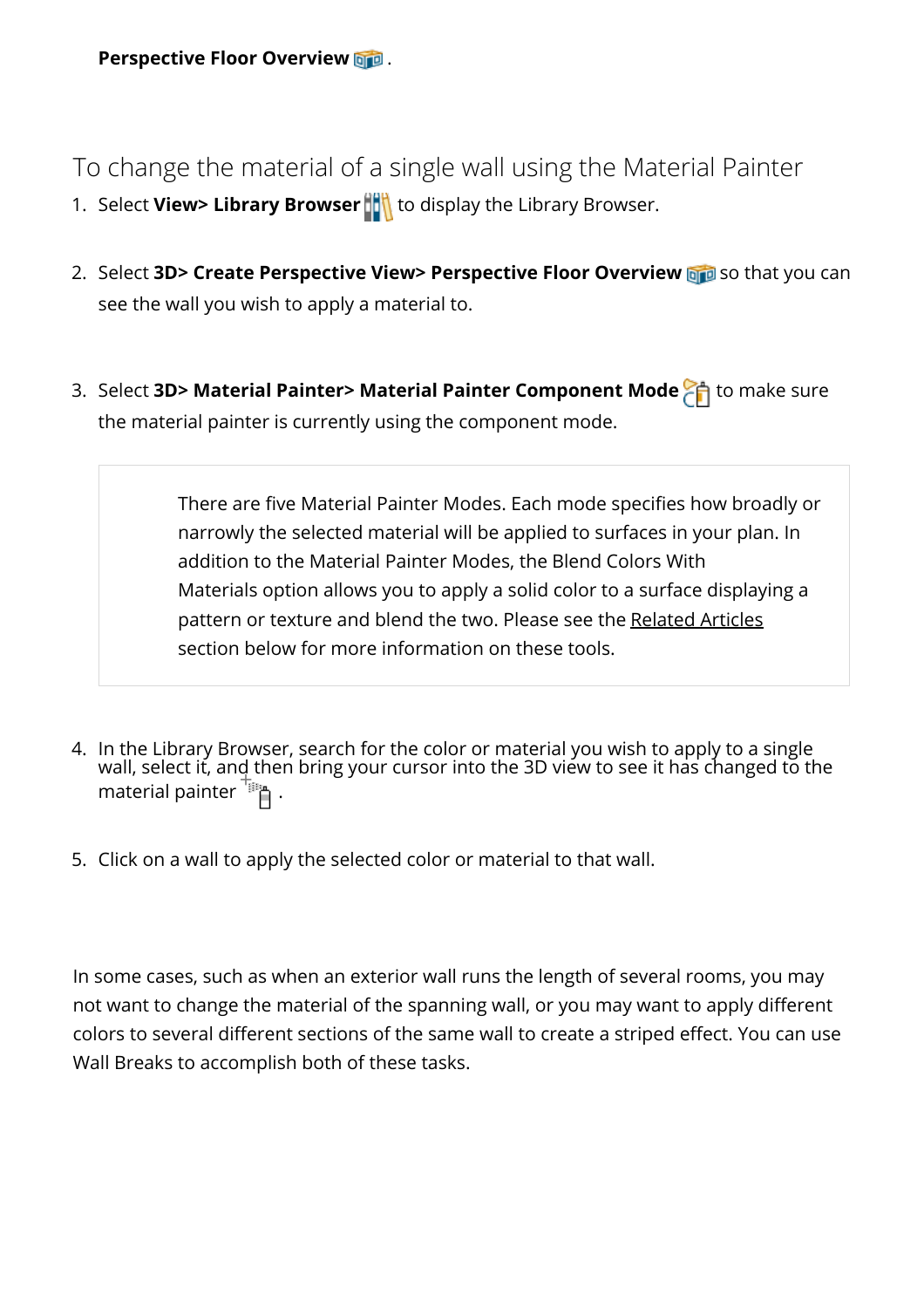

If you are in a 3D camera view, return to your 2D floor plan view for the following steps.

### To change the material of a section of wall vertically

To apply a different color or material to a section of a given wall, wall breaks will need to be placed on either side of the section that we want to change.

1. To break the wall into segments select the wall you want to modify and then select the **Break**  $\geq$  tool in the edit toolbar.

In X11 and prior program versions, use the **Break Wall**  $\leq$  tool to place break points along a wall.

**Note:** If you would like the Break tool to remain active, you can turn on Sticky Mode in your edit toolbar so that you can continue to place as many breaks as needed. When you are finished, choose a different tool, or press the spacebar hotkey on your keyboard in order to return to the Select Objects tool.

The Break tool applies a break in a wall. Once a wall is broken, the two wall segments are separate walls that can be modified independent of each other. If a wall break is placed near the intersection of two walls, the break is positioned at the center of the intersection. Walls separated by a break can be rejoined. Select one of the segments, then click on the end edit handle located at the break and drag it a few plan inches (mm) away from the break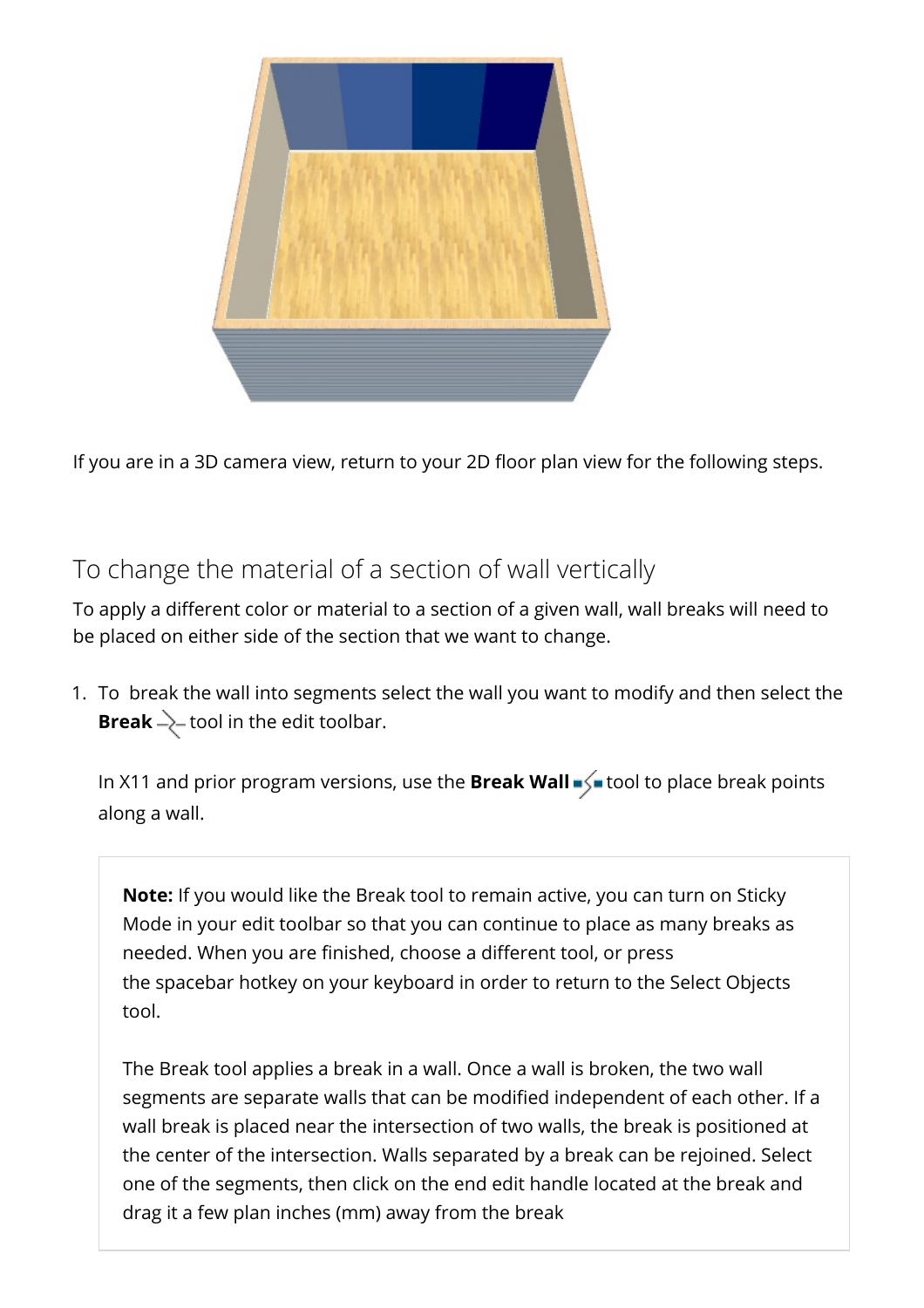2. After you have placed the break points on the wall for separate wall sections, use the instructions above to change the material on just that section of the wall.

Another solution would be to draw a Wall Material Region in the area that you want to display differently, though this adds more than just a color to the pre-existing wall surface, and is better suited for facade walls. See the [Related](#page-0-0) Articles section below for information on Material Regions.

#### Related Articles

Adding Wallpaper to a Room [\(/support/article/KB-00655/adding-wallpaper-to-a](/support/article/KB-00655/adding-wallpaper-to-a-room.html)room.html)

Using Material Regions [\(/support/article/KB-02929/using-material-regions.html\)](/support/article/KB-02929/using-material-regions.html)

Using the Different Material Painter Modes (/support/article/KB-00793/using-the[different-material-painter-modes.html\)](/support/article/KB-00793/using-the-different-material-painter-modes.html)